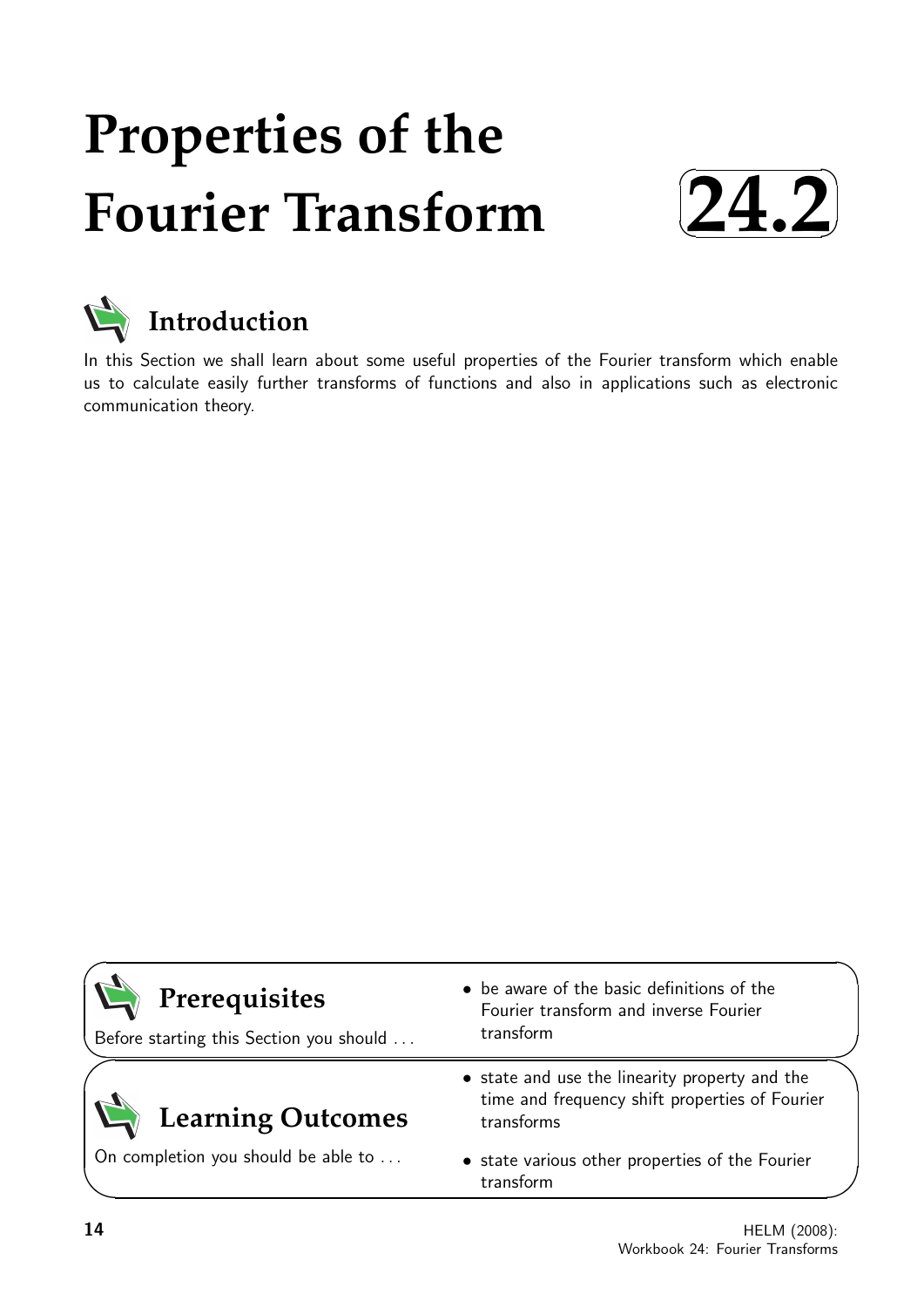

# **1. Linearity properties of the Fourier transform**

(i) If  $f(t)$ ,  $g(t)$  are functions with transforms  $F(\omega)$ ,  $G(\omega)$  respectively, then

• 
$$
\mathcal{F}{f(t) + g(t)} = F(\omega) + G(\omega)
$$

i.e. if we add 2 functions then the Fourier transform of the resulting function is simply the sum of the individual Fourier transforms.

(ii) If  $k$  is any constant,

•  $\mathcal{F}{kf(t)} = kF(\omega)$ 

i.e. if we multiply a function by any constant then we must multiply the Fourier transform by the same constant. These properties follow from the definition of the Fourier transform and from the properties of integrals.

#### Examples

1.

$$
\mathcal{F}{2e^{-t}u(t) + 3e^{-2t}u(t)} = \mathcal{F}{2e^{-t}u(t)} + \mathcal{F}{3e^{-2t}u(t)}
$$
  
= 
$$
2\mathcal{F}{e^{-t}u(t)} + 3\mathcal{F}{e^{-2t}u(t)}
$$
  
= 
$$
\frac{2}{1 + i\omega} + \frac{3}{2 + i\omega}
$$

2.

If 
$$
f(t) = \begin{cases} 4 & -3 \le t \le 3 \\ 0 & \text{otherwise} \end{cases}
$$
  
then  $f(t) = 4p_3(t)$   
so  $F(\omega) = 4P_3(\omega) = \frac{8}{\omega} \sin 3\omega$ 

using the standard result for  $\mathcal{F}{p_a(t)}$ .

**Task**  
\nIf 
$$
f(t) = \begin{cases} 6 & -2 \le t \le 2 \\ 0 & \text{otherwise} \end{cases}
$$
 write down  $F(\omega)$ .

Your solution Answer We have  $f(t)=6p_2(t)$  so  $F(\omega)=\dfrac{12}{\omega}$  $\sin 2\omega$ .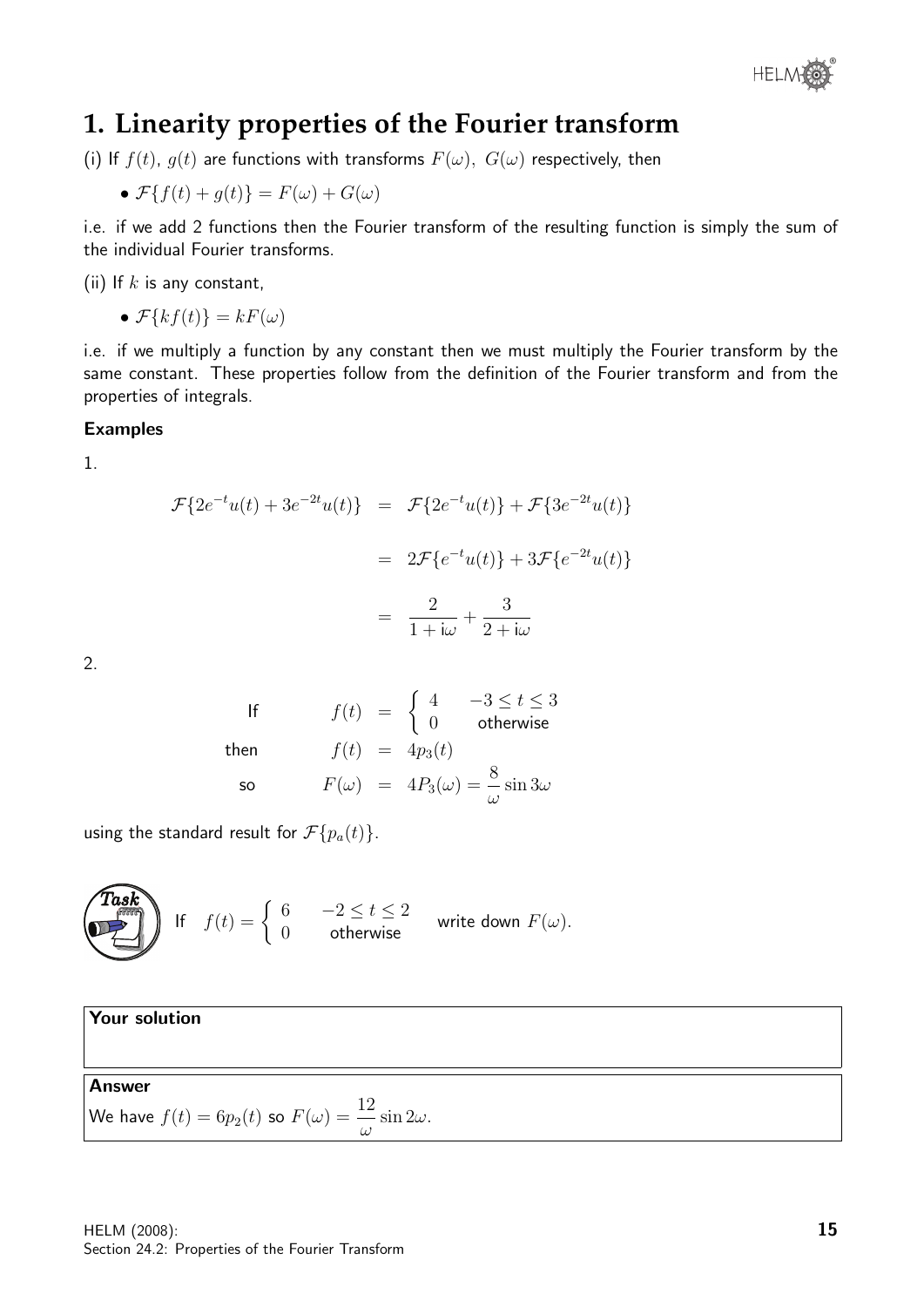# **2. Shift properties of the Fourier transform**

There are two basic shift properties of the Fourier transform:

- (i) Time shift property:
- $\bullet$   $\mathcal{F}{f(t-t_0)} = e^{-i\omega t_0}F(\omega)$
- (ii) Frequency shift property  $\bullet$   $\mathcal{F}\lbrace e^{i\omega_0 t}f(t)\rbrace = F(\omega \omega_0)$ .

Here  $t_0$ ,  $\omega_0$  are constants.

In words, shifting (or translating) a function in one domain corresponds to a multiplication by a complex exponential function in the other domain.

We omit the proofs of these properties which follow from the definition of the Fourier transform.

**Example 2** Use the time-shifting property to find the Fourier transform of the function





#### Solution

 $g(t)$  is a pulse of width 2 and can be obtained by shifting the symmetrical rectangular pulse

$$
p_1(t) = \begin{cases} 1 & -1 \le t \le 1 \\ 0 & \text{otherwise} \end{cases}
$$

by 4 units to the right.

Hence by putting  $t_0 = 4$  in the time shift theorem

$$
G(\omega) = \mathcal{F}{g(t)} = e^{-4i\omega} \frac{2}{\omega} \sin \omega.
$$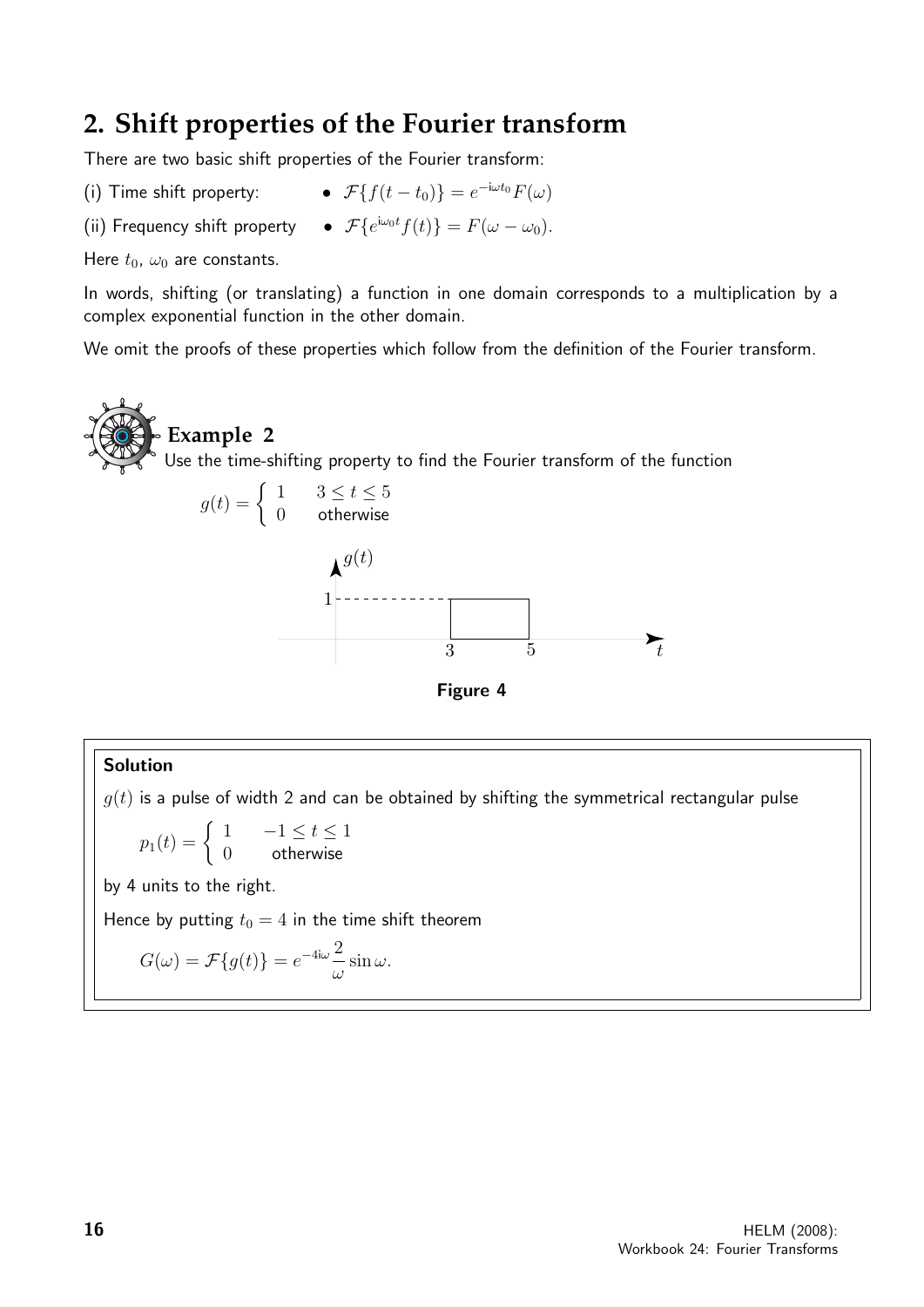

Verify the result of Example 2 by direct integration.

Your solution Answer  $G(\omega) = \int^5$ 3  $1e^{-i\omega t}dt = \left[\frac{e^{-i\omega t}}{\cdot}\right]$  $-iω$  $\big]^{5}$ 3 =  $e^{-5\mathrm{i}\omega}-e^{-3\mathrm{i}\omega}$  $-iω$  $= e^{-4i\omega} \left( \frac{e^{i\omega} - e^{-i\omega}}{i} \right)$  $i\omega$  $\setminus$  $= e^{-4i\omega}2$  $\sin \omega$ ω ,

as obtained using the time-shift property.



Use the frequency shift property to obtain the Fourier transform of the modulated wave

 $q(t) = f(t) \cos \omega_0 t$ 

where  $f(t)$  is an arbitrary signal whose Fourier transform is  $F(\omega)$ .

First rewrite  $g(t)$  in terms of complex exponentials:

# Your solution

#### Answer

$$
g(t) = f(t) \left( \frac{e^{i\omega_0 t} + e^{-i\omega_0 t}}{2} \right) = \frac{1}{2} f(t) e^{i\omega_0 t} + \frac{1}{2} f(t) e^{-i\omega_0 t}
$$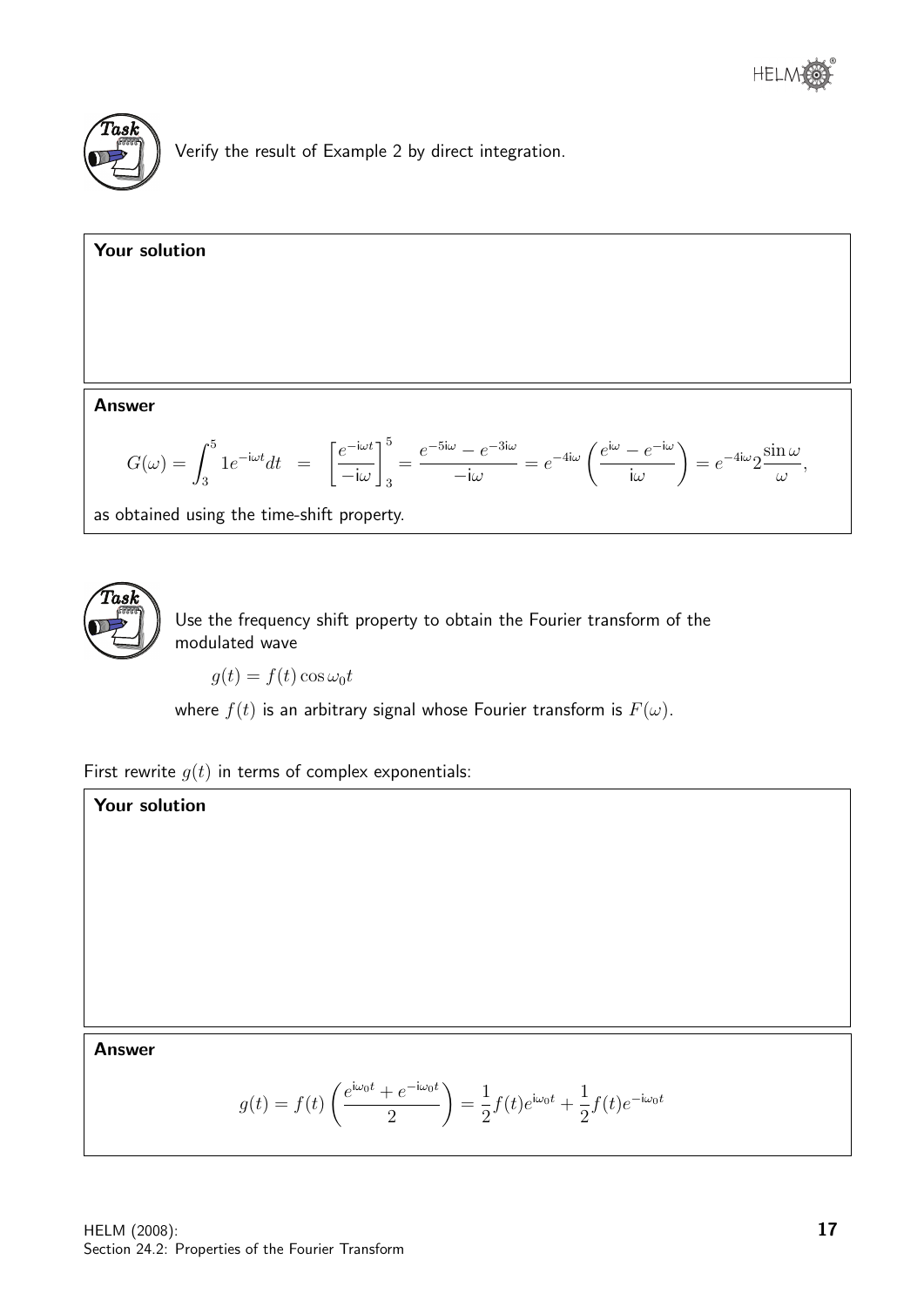Now use the linearity property and the frequency shift property on each term to obtain  $G(\omega)$ :

## Your solution

Answer

We have, by linearity:

$$
\mathcal{F}{g(t)} = \frac{1}{2}\mathcal{F}{f(t)e^{i\omega_0 t}} + \frac{1}{2}\mathcal{F}{f(t)e^{-i\omega_0 t}}
$$

and by the frequency shift property:



# **3. Inversion of the Fourier transform**

Formal inversion of the Fourier transform, i.e. finding  $f(t)$  for a given  $F(\omega)$ , is sometimes possible using the inversion integral (4). However, in elementary cases, we can use a Table of standard Fourier transforms together, if necessary, with the appropriate properties of the Fourier transform.

The following Examples and Tasks involve such inversion.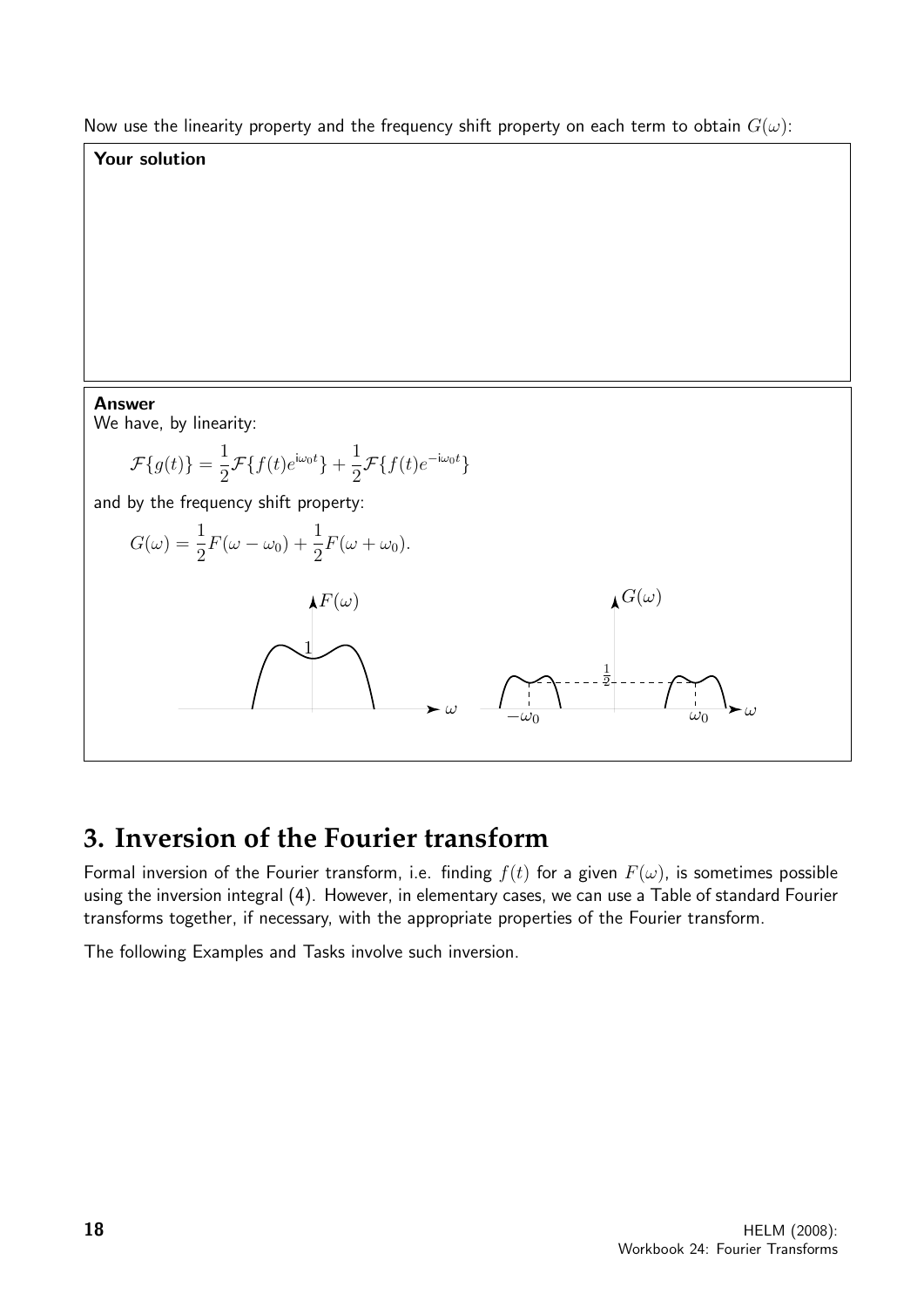

# Solution The appearance of the sine function implies that  $f(t)$  is a symmetric rectangular pulse. We know the standard form  $\ \mathcal{F}\{p_a(t)\}=2a\frac{\sin\omega a}{\cos\omega t}$  $\omega a$ or  ${\mathcal{F}}^{-1}\{2a\frac{\sin\omega a}{}$  $\frac{\partial}{\partial a}\} = p_a(t).$ Putting  $a = 5$   $\mathcal{F}^{-1}\left\{10\frac{\sin 5\omega}{5}\right\}$  $\{\frac{13\omega}{5\omega}\} = p_5(t)$ . Thus, by the linearity property  $f(t) = \mathcal{F}^{-1}\left\{20\frac{\sin 5\omega}{\tau}\right\}$  $\frac{\pi}{5\omega}$ } = 2p<sub>5</sub>(t)  $f(t)$ 2  $\frac{1}{-5}$   $\rightarrow$  t Figure 4



#### Solution

The occurrence of the complex exponential factor in the Fourier transform suggests the time-shift property with the time shift  $t_0 = +3$  (i.e. a right shift). From Example 3

$$
\mathcal{F}^{-1}\lbrace 20 \frac{\sin 5\omega}{5\omega} \rbrace = 2p_5(t) \qquad \text{so} \qquad g(t) = \mathcal{F}^{-1}\lbrace 20 \frac{\sin 5\omega}{5\omega} e^{-3i\omega} \rbrace = 2p_5(t-3)
$$
\n
$$
\xrightarrow{-2} \qquad \qquad 8 \qquad \longrightarrow t
$$
\n**Figure 5**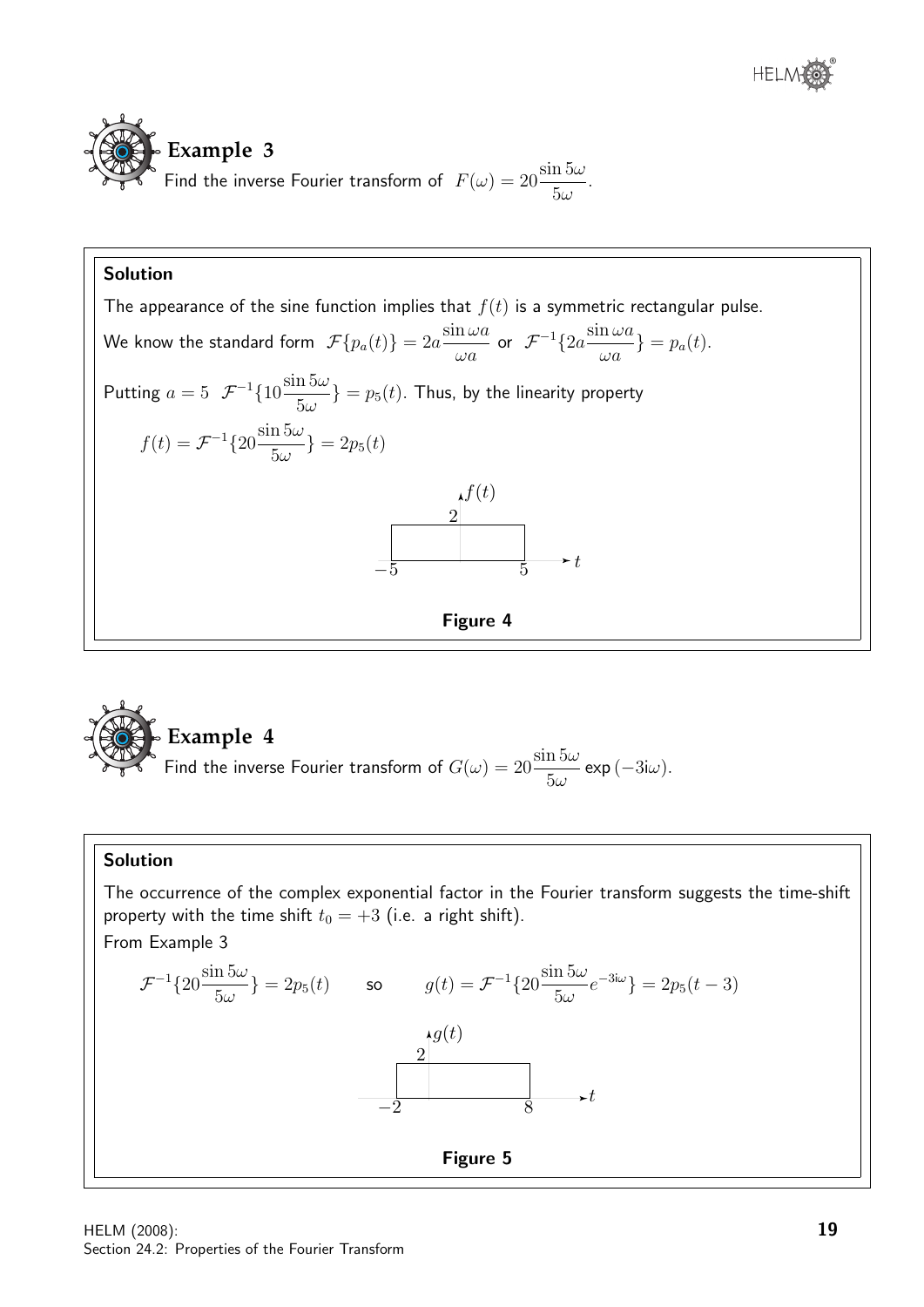

Find the inverse Fourier transform of  $H(\omega) = 6 \frac{\sin 2\omega}{\sqrt{\frac{2\omega}{c^2}}}$ ω  $e^{-4\mathsf{i}\omega}$ .

Firstly ignore the exponential factor and find the inverse Fourier transform of the remaining terms:

Your solution Answer We use the result:  $\mathcal{F}^{-1}\{2a\frac{\sin\omega a}{}$  $\frac{\partial}{\partial a}$  =  $p_a(t)$ Putting  $a=2$  gives  $\mathcal{F}^{-1}\{2\frac{\sin 2\omega}{2}\}$  $\{\frac{\partial^2 \omega}{\partial \omega}\} = p_2(t)$  ∴  $\mathcal{F}^{-1}\{6\frac{\sin 2\omega}{\omega}\}$  $\frac{12\omega}{\omega}$  = 3p<sub>2</sub>(t)

Now take account of the exponential factor:

Your solution

#### Answer

Using the time-shift theorem for  $t_0 = 4$ 

$$
h(t) = \mathcal{F}^{-1}\left\{6\frac{\sin 2\omega}{\omega}e^{-4i\omega}\right\} = 3p_2(t-4)
$$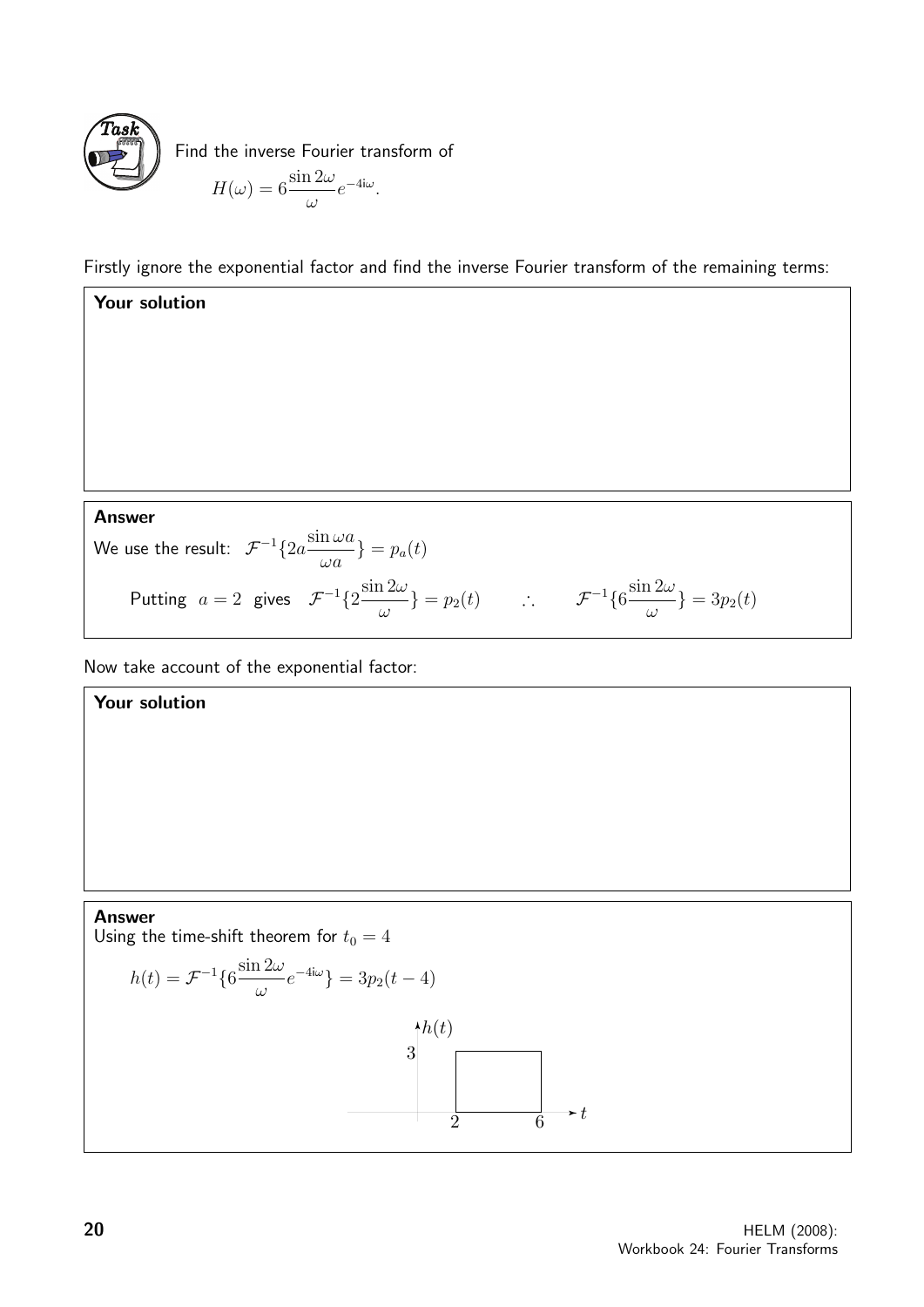



$$
K(\omega) = \frac{2}{1 + 2(\omega - 1)i}
$$

### Solution

The presence of the term  $(\omega - 1)$  instead of  $\omega$  suggests the frequency shift property. Hence, we consider first

$$
\hat{K}(\omega) = \frac{2}{1 + 2i\omega}.
$$

The relevant standard form is

$$
\mathcal{F}\{e^{-\alpha t}u(t)\} = \frac{1}{\alpha + i\omega} \quad \text{or} \quad \mathcal{F}^{-1}\{\frac{1}{\alpha + i\omega}\} = e^{-\alpha t}u(t).
$$
  
Hence, writing  $\hat{K}(\omega) = \frac{1}{\frac{1}{2} + i\omega} \qquad \hat{k}(t) = e^{-\frac{1}{2}t}u(t).$ 

Then, by the frequency shift property with  $\omega_0 = 1$   $k(t) = \mathcal{F}^{-1}\left\{\frac{2}{1 + \Omega(t)}\right\}$  $1 + 2(\omega - 1)$ i  $\} = e^{-\frac{1}{2}t}e^{it}u(t).$ Here  $k(t)$  is a complex time-domain signal.



Find the inverse Fourier transforms of

(a) 
$$
L(\omega) = 2 \frac{\sin \{3(\omega - 2\pi)\}}{(\omega - 2\pi)}
$$
 (b)  $M(\omega) = \frac{e^{i\omega}}{1 + i\omega}$ 

#### Your solution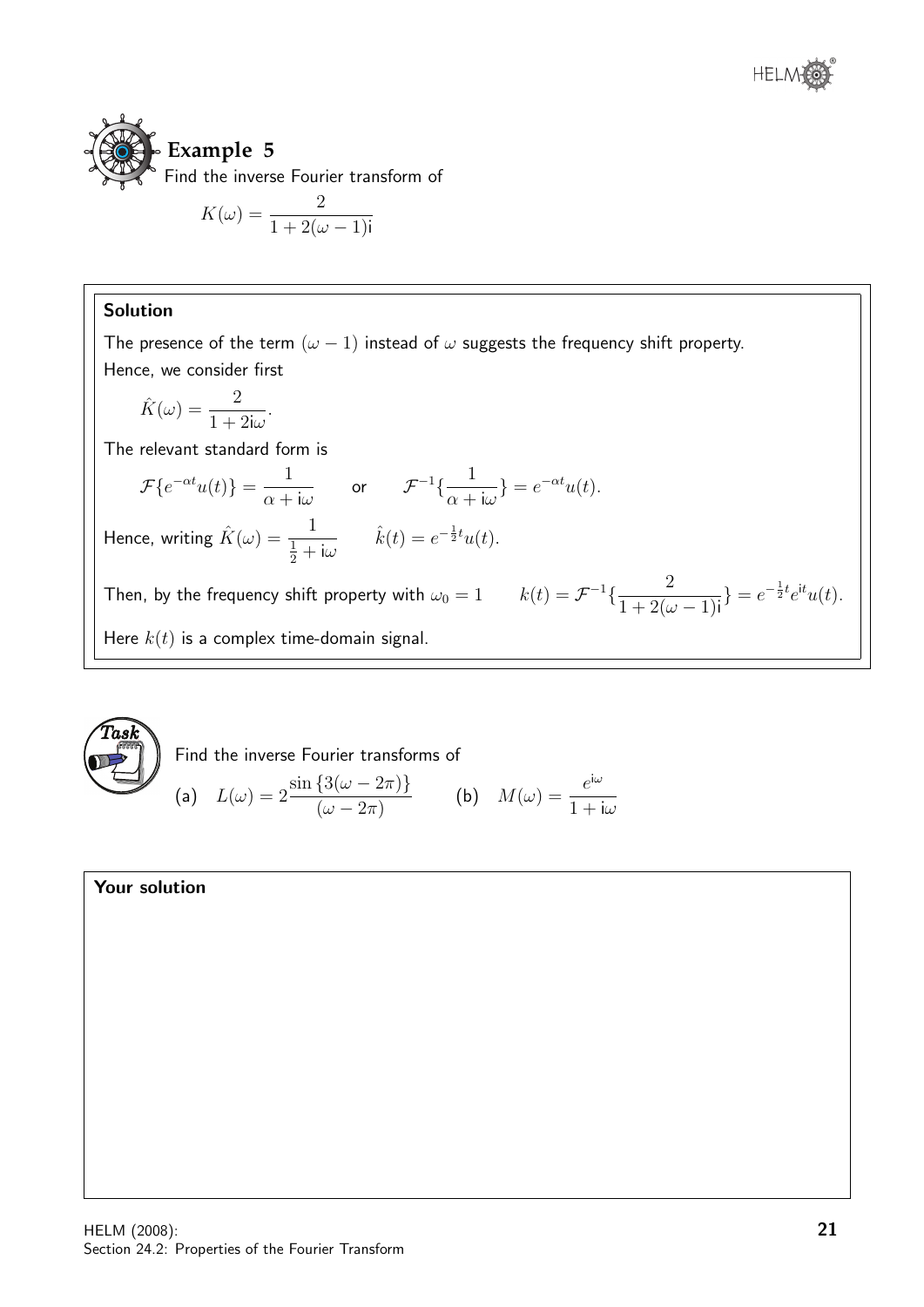

# **4. Further properties of the Fourier transform**

We state these properties without proof. As usual  $F(\omega)$  denotes the Fourier transform of  $f(t)$ .

(a) Time differentiation property:

 $\mathcal{F}{f'(t)} = i\omega F(\omega)$ 

(Differentiating a function is said to amplify the higher frequency components because of the additional multiplying factor  $\omega$ .)

(b) Frequency differentiation property:

$$
\mathcal{F}{tf(t)} = i\frac{dF}{d\omega} \qquad \text{or} \qquad \mathcal{F}{(-it)f(t)} = \frac{dF}{d\omega}
$$

Note the symmetry between properties (a) and (b).

(c) Duality property:

If 
$$
\mathcal{F}{f(t)} = F(\omega)
$$
 then  $\mathcal{F}{F(t)} = 2\pi f(-\omega)$ .

Informally, the duality property states that we can, apart from the  $2\pi$  factor, interchange the time and frequency domains provided we put  $-\omega$  rather than  $\omega$  in the second term, this corresponding to a reflection in the vertical axis. If  $f(t)$  is even this latter is irrelevant.

For example, we know that if 
$$
f(t) = p_1(t) = \begin{cases} 1 & -1 < t < 1 \\ 0 & \text{otherwise} \end{cases}
$$
, then  $F(\omega) = 2 \frac{\sin \omega}{\omega}$ .

Then, by the duality property, since  $p_1(\omega)$  is even,  $\mathcal{F}\{2\frac{\sin t}{\omega}\}$ 

 $\{\frac{\pi v}{t}\} = 2\pi p_1(-\omega) = 2\pi p_1(\omega).$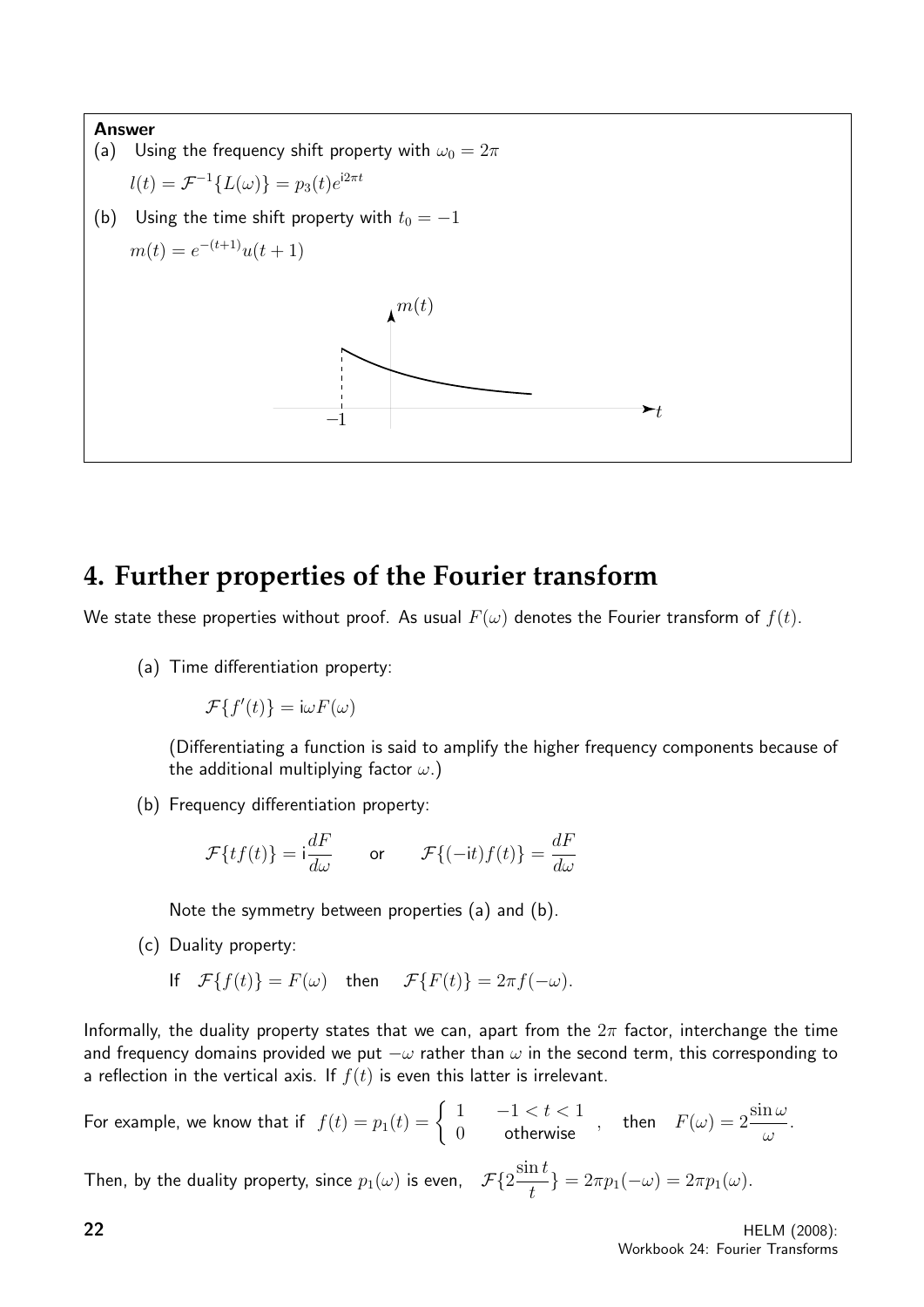## Graphically:







(a) Use the linearity and duality properties:

## Your solution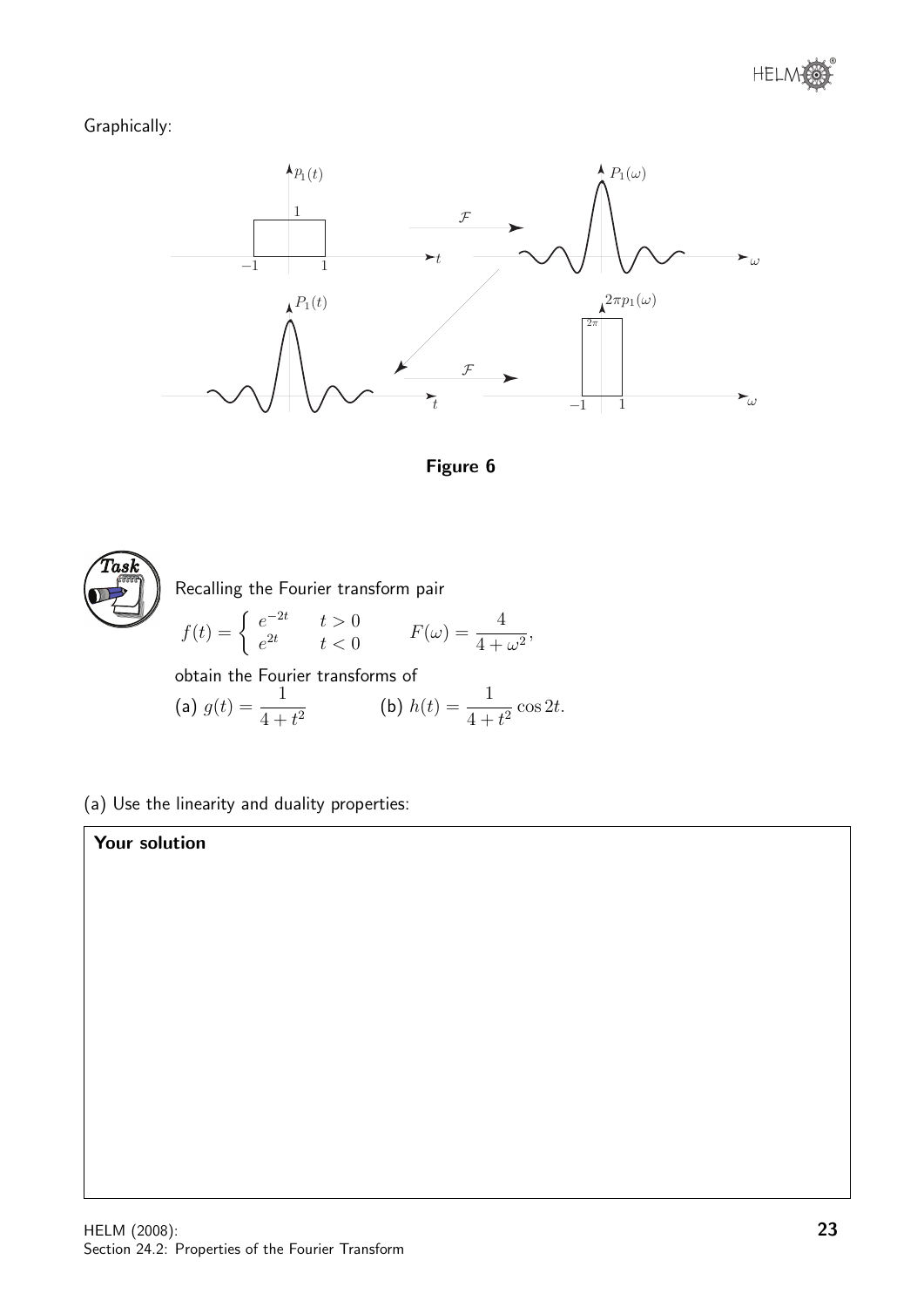

(b) Use the modulation property based on the frequency shift property:



 $-2$  2  $\omega$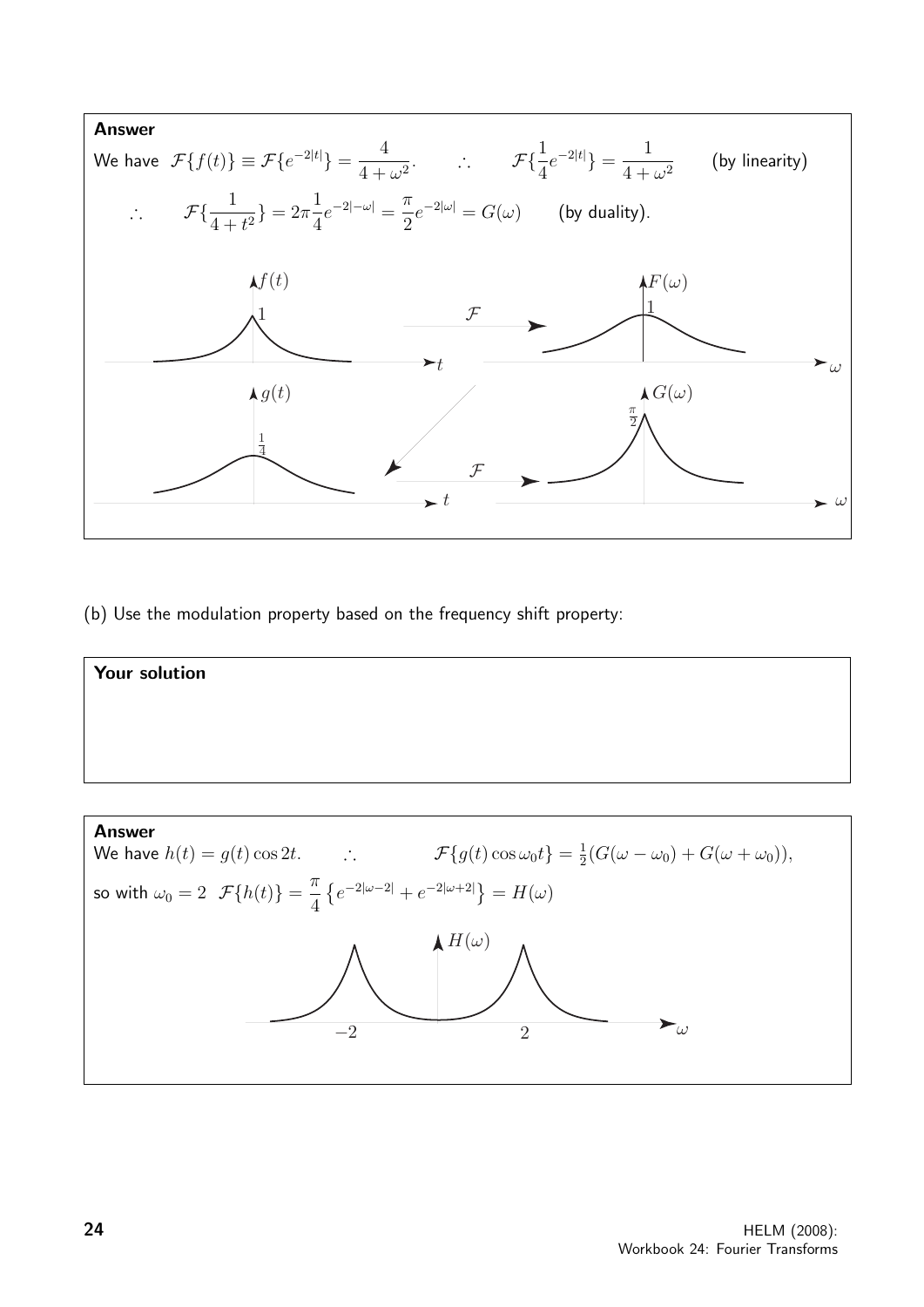

## **Exercises**

1. Using the superposition and time delay theorems and the known result for the transform of the rectangular pulse  $p(t)$ , obtain the Fourier transforms of each of the signals shown.



2. Obtain the Fourier transform of the signal

 $f(t) = e^{-t}u(t) + e^{-2t}u(t)$ 

where  $u(t)$  denotes the unit step function.

3. Use the time-shift property to obtain the Fourier transform of

$$
f(t) = \begin{cases} 1 & 1 \le t \le 3 \\ 0 & \text{otherwise} \end{cases}
$$

Verify your result using the definition of the Fourier transform.

4. Find the inverse Fourier transforms of

(a) 
$$
F(\omega) = 20 \frac{\sin(5\omega)}{5\omega} e^{-3i\omega}
$$
  
\n(b)  $F(\omega) = \frac{8}{\omega} \sin 3\omega e^{i\omega}$   
\n(c)  $F(\omega) = \frac{e^{i\omega}}{1 - i\omega}$ 

5. If  $f(t)$  is a signal with transform  $F(\omega)$  obtain the Fourier transform of  $f(t) \cos(\omega_0 t) \cos(\omega_0 t)$ .